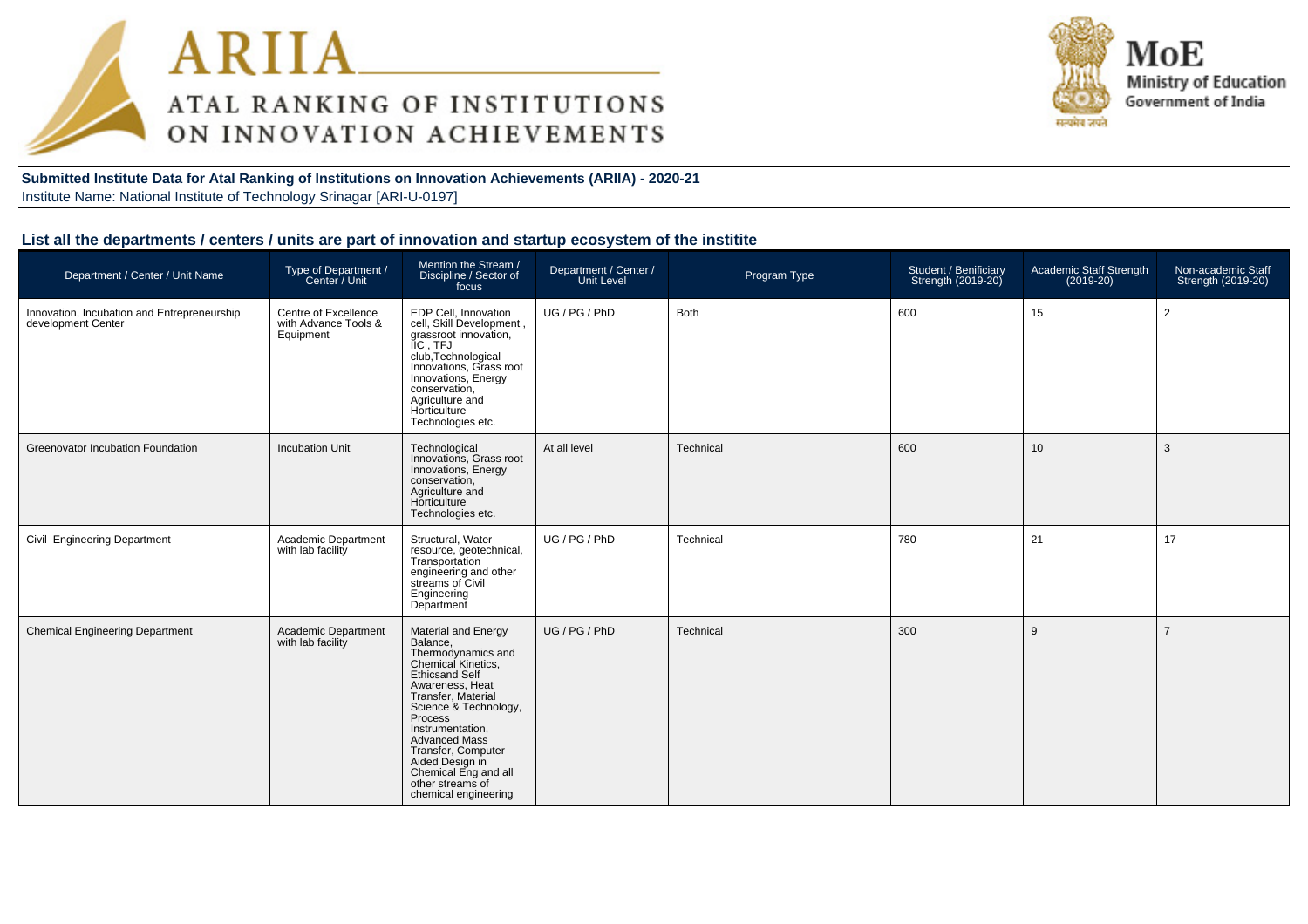## **List all the departments / centers / units are part of innovation and startup ecosystem of the institite**

| <b>Computer Science and Engineering Department</b>      | Academic Department<br>with lab facility | computer Architecture,<br>Network, Operating<br>System, Data Structure<br>and Algorithm, Theory<br>of Computation,<br>Numerical analysis,<br>Compiler design,<br>Graphics, Artificial<br>intelligence, Database<br>Management System,<br>Data mining, Software<br>Engineering, Human<br>computer interaction,<br>etc.                     | UG / PG / PhD | Technical | 275 | $\overline{4}$ | $\overline{4}$ |
|---------------------------------------------------------|------------------------------------------|-------------------------------------------------------------------------------------------------------------------------------------------------------------------------------------------------------------------------------------------------------------------------------------------------------------------------------------------|---------------|-----------|-----|----------------|----------------|
| <b>Electrical Engineering Department</b>                | Academic Department<br>with lab facility | Power Electronics,<br><b>Basic Electrical, Control</b><br>Systems, Electrical<br>Measurment Electrical<br>Machine,<br>Microprocessor and<br>Computation, high<br>Voltage etc                                                                                                                                                              | UG / PG / PhD | Technical | 330 | 14             | 15             |
| Electronics and Communication Engineering<br>Department | Academic Department<br>with lab facility | Network Analysis,<br>Electronics Engineering<br>Materials, Signals and<br>Systems , Wireless<br>Communications, Image<br>Processing, VLSI<br>Design,<br>AdvancedJAVA,<br>Programming and<br>Programming<br>Methodology,<br>Embedded System and<br>all streams related to<br>Electronics and<br>Communication<br>Engineering<br>Department | UG / PG / PhD | Technical | 333 | 13             | 11             |
| Mechanical Engineering Department                       | Academic Department<br>with lab facility | Design, Production &<br>Manufacturing, thermal<br>Industrial, MSD, ITMM<br>and all streams related<br>of mechanical<br>Engineering                                                                                                                                                                                                        | UG / PG / PhD | Technical | 380 | 20             | 14             |
| Metallurgical and Materials Engineering<br>Department   | Academic Department<br>with lab facility | Entrepreneurship<br>Development and its<br>Scope in Metallurgy,<br>Foundry Technology,<br>Steel Technology,<br>Kinetics of Materials<br>and all streams related<br>of Metallurgical and<br>Materials Engineering<br>Department                                                                                                            | UG / PG / PhD | Technical | 183 | $\overline{7}$ | 9              |
| Information Technology Engineering                      | Academic Department<br>with lab facility | computer Architecture,<br>Network, Operating<br>System, Data Structure<br>and Algorithm, Theory<br>of Computation,<br>Numerical analysis,<br>Compiler design,<br>Graphics, Artificial<br>intelligence, Database<br>Management System,<br>Data mining, Software<br>Engineering, Human<br>computer interaction,<br>etc.                     | UG / PG / PhD | Technical | 240 | $\overline{4}$ | $\overline{4}$ |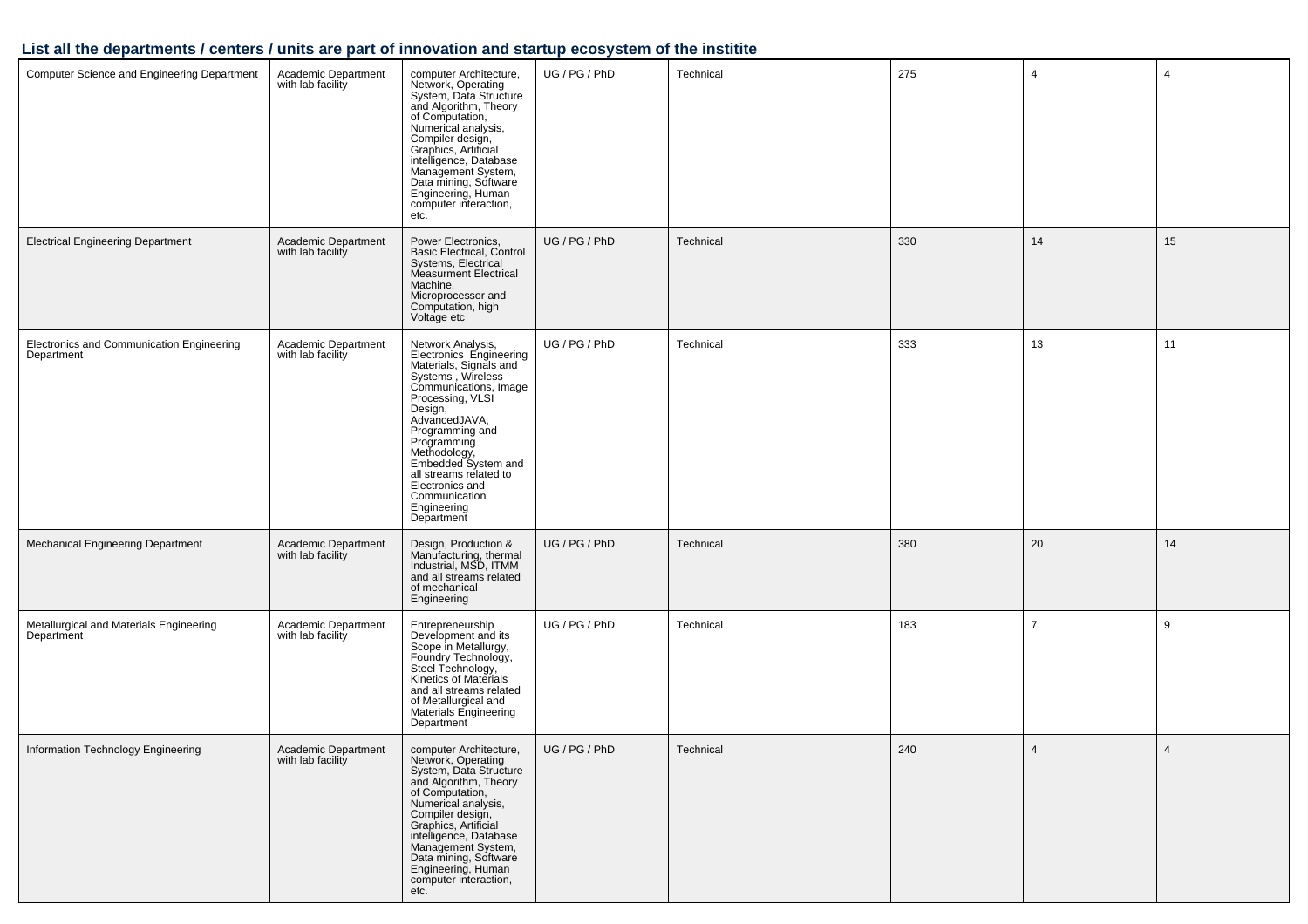#### **List all the departments / centers / units are part of innovation and startup ecosystem of the institite**

| Department of Physics                        | Academic Department<br>with lab facility                  | Vector Calculus &<br>Electrodynamics,<br>Classical<br>Electrodynamics,<br>Electrodynamics and<br>Quatum Mechanics and<br>all streams relalted of<br>physics                                                                                              | At all level  | <b>Both</b> | 612  | 8              | 6               |
|----------------------------------------------|-----------------------------------------------------------|----------------------------------------------------------------------------------------------------------------------------------------------------------------------------------------------------------------------------------------------------------|---------------|-------------|------|----------------|-----------------|
| Department of Chemistry                      | Academic Department<br>with lab facility                  | Physical, Organic,<br>Inorganic and<br>Environmental<br>chemistry                                                                                                                                                                                        | At all level  | Both        | 612  | 11             | $5\phantom{.0}$ |
| Department of Humanities and Social Sciences | Academic Department<br>with lab facility                  | Marketing, Finance,<br>Entrepreneurship,<br>Linguistics, and English<br>Literature.                                                                                                                                                                      | At all level  | Technical   | 612  | $\mathbf{3}$   |                 |
| Department of Mathematics                    | Academic Department<br>with lab facility                  | <b>Mathematics</b>                                                                                                                                                                                                                                       | At all level  | <b>Both</b> | 612  | $\overline{7}$ | 3               |
| <b>Water Resources Centre</b>                | Research Unit / Park                                      | Hydraulics/Fluid<br>Mechanics.<br>Hydrobiology,<br>Hydrometeorological,<br>Drinking Water and<br>Sanitation, Climate<br>Change,                                                                                                                          | At all level  | <b>Both</b> | 600  | 5              | 10              |
| Central Research Facility Centre             | Research Unit / Park                                      | SEM/EDS,<br>SLYWLDJ,<br>Nanoindenter Hysitron<br>TI Premier , X-Ray<br>Diffractometer (XRD),<br>Litesizer™ 500 Particle<br>Analyzer, MCR 102<br>Rheometer, Planetary -<br>Mill pulverisette 5,<br>Raman Spectroscopy<br>and other related<br>facilities. | At all level  | Technical   | 800  | 18             | $\overline{4}$  |
| <b>CENTRAL WORKSHOP</b>                      | Centre of Excellence<br>with Advance Tools &<br>Equipment | State-of-The-Art<br>machining centres,<br>TIG, MIG and Metal Arc<br>welding set-up from<br>"FRONIUS", Foundary<br>shop, Carpentary shop,<br>and other machining<br>facilities.                                                                           | At all level  | Both        | 1200 | 13             | 17              |
| Training and Placement Department            | Industry Institute<br>Interface Unit                      | internships,<br>Placements, Industrail<br><b>Visits</b>                                                                                                                                                                                                  | UG / PG / PhD | Technical   | 800  | 10             | $\overline{4}$  |

## **Participation of HEI in Innovation & Entrepreneurship Initiatives of Ministry of Education (Till Today)**

| Programs/Initiatives                                                                                                                           | <b>Status</b> | <b>Registration ID</b>           |
|------------------------------------------------------------------------------------------------------------------------------------------------|---------------|----------------------------------|
| Adopted National Innovation and Start-up Policy at the HEI                                                                                     | Yes           | <b>Not Required</b>              |
| Establishment of Institution's Innovation Council (IIC) at HEI                                                                                 | Yes           | IIC Registration ID: IC201810229 |
| Trained Innovation Ambassadors at HEI                                                                                                          | Yes           | <b>Not Required</b>              |
| Participation in Smart India Hackathon (SIH)                                                                                                   | Yes           | <b>Not Required</b>              |
| Facilitated listing start-ups/ technologies in Young India combating COVID with Knowledge, Technology and Innovation (YUKTI 2.0) portal of MIC | Yes           | <b>Not Required</b>              |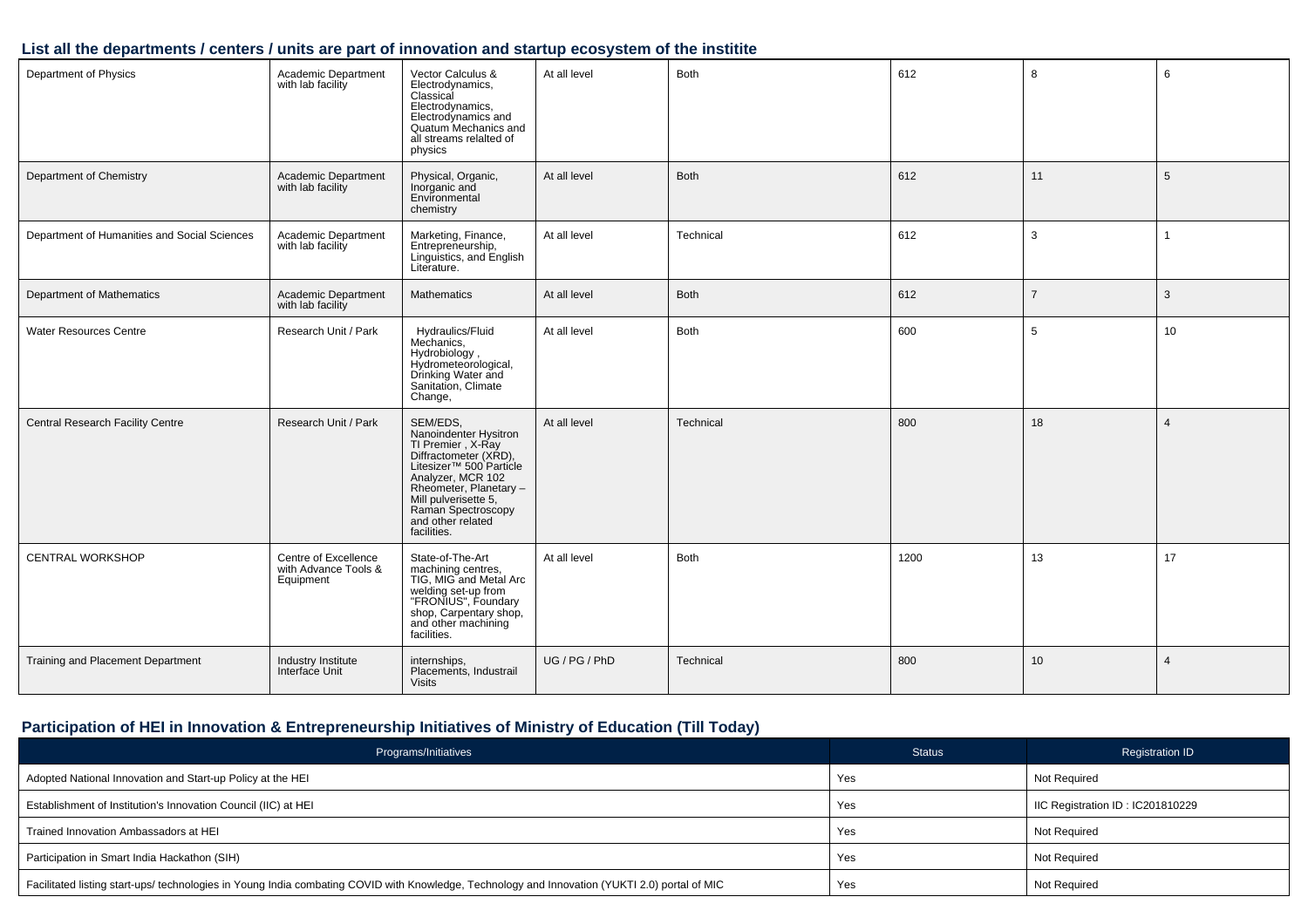#### **Participation of HEI in Innovation & Entrepreneurship Initiatives of Ministry of Education (Till Today)**

Participation in National Education Alliance of Technology (NEAT)) No. 2006 (No. 2016) No. 2016 (No. 2016) No. 2016 (No. 2016) No. 2016 12:20 No. 2017 No. 2017 No. 2017 No. 20

Notice and Not Required

### **Details of Co-curricular events/programs related to Innovation, IPR and Entrepreneurship/Start-up Conducted by the HEI**

| Srno           | Name of<br>Program<br>(Full<br>Name)                          | Program<br>Theme                                             | Program<br>Type       | Program<br>Category           | Organizin<br>g<br>Departm<br>ent/<br>Centre /<br><b>Student</b><br>Body<br>Name | Program<br>Start<br>Date   | Program<br>End Date        | Program<br>Duration(i<br>n Days) | Program<br>Location | Internal<br>Participa<br>nts<br>(Student) | Internal<br>Participa<br>nts<br>(Faculty) | External<br>Participa<br>nts<br>(Student) | External<br>Participa<br>nts<br>(Faculty) | Total<br>Number<br>of<br>Participa<br>nts | Had institute spent expenses<br>either from own<br>resource/received fund to<br>organise the<br>program/activity/event? | Did any of the participants<br>received any awards/recognition<br>for startup / innovation ideas /<br>research? |
|----------------|---------------------------------------------------------------|--------------------------------------------------------------|-----------------------|-------------------------------|---------------------------------------------------------------------------------|----------------------------|----------------------------|----------------------------------|---------------------|-------------------------------------------|-------------------------------------------|-------------------------------------------|-------------------------------------------|-------------------------------------------|-------------------------------------------------------------------------------------------------------------------------|-----------------------------------------------------------------------------------------------------------------|
|                | E Summit                                                      | IPR,<br>Entrepre<br>neurship/<br>Startup,<br>Innovatio<br>n. | Seminar               | Institute<br>Lead<br>Activity | <b>IIEDC</b>                                                                    | 11-03-20<br>20<br>00:00:00 | 16-03-20<br>20<br>00:00:00 | 6                                | Within<br>Campus    | 120                                       | $\overline{4}$                            | 55                                        | 3                                         | 182                                       | Total Expense<br>25000<br>Amount<br>Incurred by<br>Institute to<br>Organise the<br>Program (In<br>Rupees)               | No                                                                                                              |
| 2              | Orientatio<br>n<br>Worksho                                    | Entrepre<br>neurship/<br>Startup,<br>Innovatio<br>n.         | Orientatio<br>Session | Institute<br>Lead<br>Activity | <b>MIC</b>                                                                      | 30-01-20<br>20<br>00:00:00 | 30-01-20<br>20<br>00:00:00 | $\mathbf{1}$                     | Outside<br>Campus   | $\overline{0}$                            |                                           | $\mathbf{0}$                              | $\mathbf{0}$                              | $\mathbf{1}$                              | <b>Total Expense</b><br>10000<br>Amount<br>Incurred by<br>Institute to<br>Organise the<br>Program (In<br>Rupees)        | No                                                                                                              |
| 3              | Entrepre<br>neurship<br>and<br>Innovatio<br>n for<br>Startups | Entrepre<br>neurship/<br>Startup,<br>Innovatio<br>n.         | Worksho<br>p          | Institute<br>Lead<br>Activity | <b>IIED</b><br>Centre                                                           | 08-07-20<br>19<br>00:00:00 | 08-07-20<br>19<br>00:00:00 | -1                               | Within<br>Campus    | 50                                        | 5                                         | 20                                        | $\overline{2}$                            | 77                                        | <b>Total Expense</b><br>10000<br>Amount<br>Incurred by<br>Institute to<br>Organise the<br>Program (In<br>Rupees)        | No                                                                                                              |
| $\overline{4}$ | <b>NA</b>                                                     | Entrepre<br>neurship/<br>Startup                             | Orientatio<br>Session | Institute<br>Lead<br>Activity | <b>NA</b>                                                                       | 06-01-20<br>20<br>00:00:00 | 06-01-20<br>20<br>00:00:00 | $\mathbf{1}$                     | Within<br>Campus    | $\overline{1}$                            |                                           | $\mathbf 1$                               | $\mathbf 1$                               | $\overline{4}$                            | <b>Total Expense</b><br>10000<br>Amount<br>Incurred by<br>Institute to<br>Organise the<br>Program (In<br>Rupees)        | <b>No</b>                                                                                                       |

# Details of Students, Faculties/Staff Participation/Representation in Co-curricular events/programs related to Innovation, IPR and Entrepreneurship/Start-up at the State,<br>National and (or) International Level (Organized by

| Srno | Name of<br>Program<br>(Full<br>Name) | Program<br>Theme                 | Program<br>Type            | Organizin<br>g Agency<br>Institute<br>Name | Organizin<br>g Agency<br>Type | Program<br><b>Start</b><br>Date | Program<br>End Date        | Program<br>Duration(i<br>n Days) | Participa<br>nts<br>(Students) | Participa<br>nts<br>(Faculty) | Total<br>Number<br>Participa<br>nts | Awards/R<br>ecognitio<br>ns/Achiev<br>ements | Award /<br>Position /<br>Recogniti<br>on.<br>Secured | Title of<br>Innovatio<br>n / Start-<br>up<br>Secured<br>the<br>Award /<br>Recogniti<br>on. | Had institute spent expenses<br>either from own resource/<br>received fund towards sending<br>delegation to participate /<br>represent the activity / event? | Did any of the participants<br>received any awards/recognition<br>for startup / innovation ideas /<br>research |
|------|--------------------------------------|----------------------------------|----------------------------|--------------------------------------------|-------------------------------|---------------------------------|----------------------------|----------------------------------|--------------------------------|-------------------------------|-------------------------------------|----------------------------------------------|------------------------------------------------------|--------------------------------------------------------------------------------------------|--------------------------------------------------------------------------------------------------------------------------------------------------------------|----------------------------------------------------------------------------------------------------------------|
|      | <b>NA</b>                            | Entrepre<br>neurship/<br>Startup | B-Plan<br>Competiti<br>ons | <b>NA</b>                                  | Govt.<br>Agency<br>(Central   | 06-01-20<br>20<br>00:00:00      | 06-01-20<br>20<br>00:00:00 |                                  |                                |                               |                                     | No                                           | $- - -$                                              | ---                                                                                        | No                                                                                                                                                           | No                                                                                                             |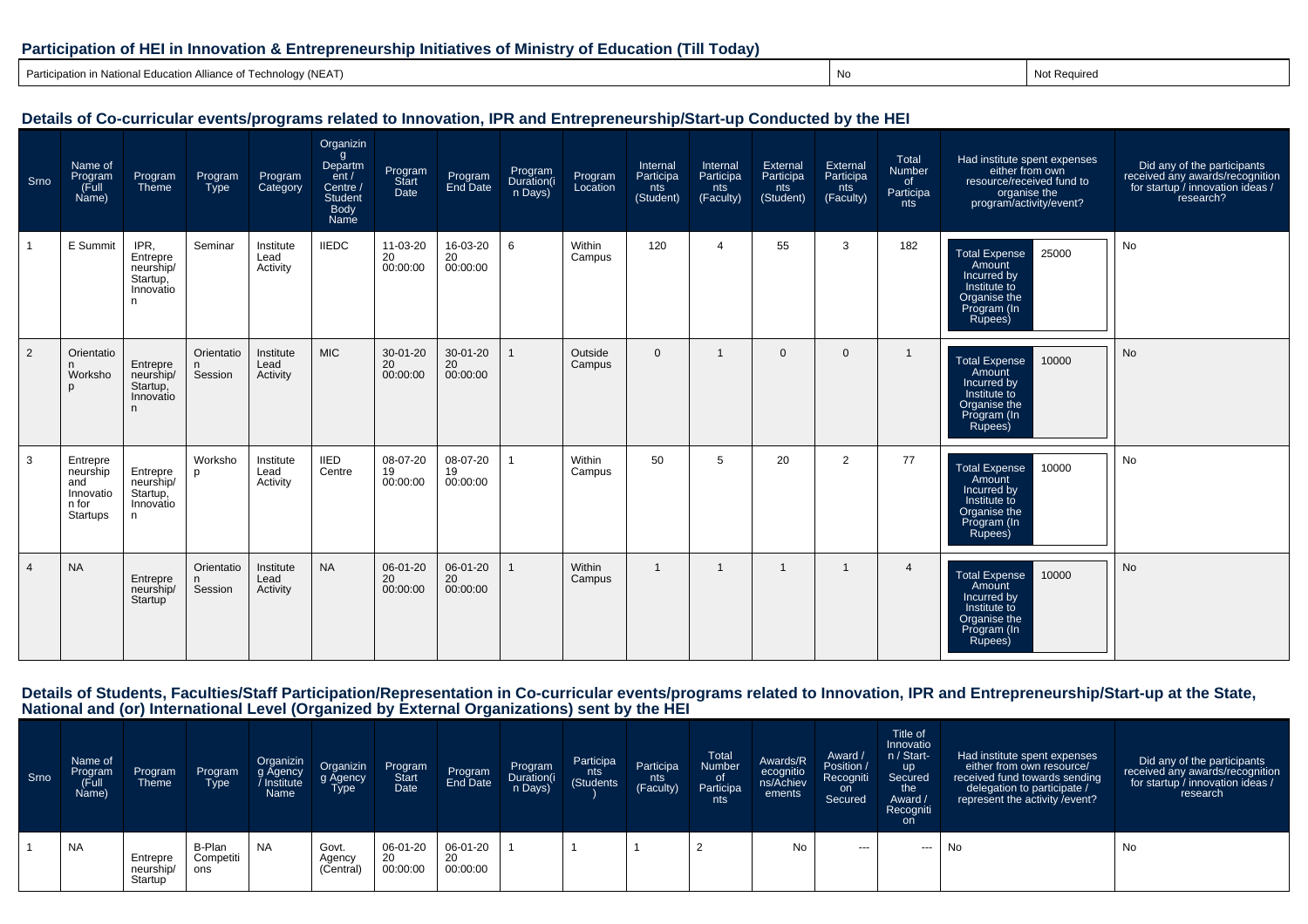#### **List the Academic Programs on Innovation, IPR and Entrepreneurship Development Offered During the Academic Period (2019-20)**

| Srno | Title of Course/Subject<br>Offered                         | Program Theme                           | <b>Type of Course</b> | <b>Course Offering</b><br>Department/Centr<br>e/Unit Name | Level of<br>Course                                | Program<br><b>Start Date</b> | Program End<br>Date | Program<br>Duration(in Days) | Mode of Delivery | <b>Total Numbers of</b><br>Participants | <b>Total Numbers of</b><br>Contact Hours of Course<br>(Minimum 30 Contact<br>hours) |
|------|------------------------------------------------------------|-----------------------------------------|-----------------------|-----------------------------------------------------------|---------------------------------------------------|------------------------------|---------------------|------------------------------|------------------|-----------------------------------------|-------------------------------------------------------------------------------------|
|      | Technology innovations<br>and entrepreneurship<br>dynamics | Entrepreneurship/Startup,<br>Innovation | Full time Program     | Master                                                    | <b>IIED Centre</b><br>and<br>Department<br>of HSS | 01-07-2019                   | 31-03-2020          | 275                          | Offline          |                                         | 120                                                                                 |

#### **LiList the Employment Generation Skill Development Programs Organized by the HEI on Innovation, IPR and Entrepreneurship Development During the Academic Period(2019-20)**

| Srno | Title of the Training Program | Program Theme | <b>Type of Course</b> | <b>Course Offering</b><br>Department/Centre/<br>Unit Name | <b>Program Start</b><br>$\zeta$ Date | Program End<br>Date | Program<br>Duration(in<br>Days) | Mode of Delivery | <b>Total Numbers of</b><br>Participants | <b>Total Numbers of Contact</b><br>Hours of Course (Minimum<br>30 Contact hours) |
|------|-------------------------------|---------------|-----------------------|-----------------------------------------------------------|--------------------------------------|---------------------|---------------------------------|------------------|-----------------------------------------|----------------------------------------------------------------------------------|
|      | <b>NA</b>                     | <b>IPR</b>    | MDP in I&E / IPR      | <b>NA</b>                                                 | 07-09-2020                           | 05-10-2020          | 29                              | Online           | 12                                      |                                                                                  |

#### **List the Full Time Faculties had with a Degree (UG/PG/PhD) in Innovation/IPR/Entrepreneurship and (or) Received Specialized Training program of I&E, IPR (MDP, EDP, FDP, Short-term Certificate Course, of minimum 30 hours Duration) conducted by various State, Central Govt. agencies, and Knowledge Agencies in the Academic Period(2019-20)**

| Srno | <b>Faculty Name</b>  | Department/Centre/Unit Name             | Designation                                                      | Do you have a degree in I&E & IPR?                                                                                      | Had the faculty received training on I&E &<br>IPR during AY 2019-20 |
|------|----------------------|-----------------------------------------|------------------------------------------------------------------|-------------------------------------------------------------------------------------------------------------------------|---------------------------------------------------------------------|
|      | Dr. Saad parvez      | <b>IIED</b>                             | Head IIED Centre                                                 | No                                                                                                                      | No                                                                  |
|      | Dr. Noor Zaman Khan  | <b>Mechanical Ebngineering</b>          | Assistant professor                                              | No                                                                                                                      | No                                                                  |
|      | Dr. Sheikh fayaz     | <b>IIED Centre</b>                      | Guest faulty and Innovation<br>Consultatnt                       | Highest degree name PhD<br>in I&E and IPR<br>PhD<br>Degree Type<br>2017<br>Year of Highest<br>degree in I&E and<br>IPR. | Yes                                                                 |
|      | <b>Training Name</b> | Type of Course<br><b>Training Theme</b> | <b>Training Agency</b><br><b>Training Agency</b><br>Name<br>Type | <b>Training End Date</b><br><b>Training Start Date</b>                                                                  | <b>Training Duration</b><br>Mode of Delivery<br>(in Days)           |

#### **List Idea/Innovation Centric Student Clubs Are Functional at the HEI with Access to Co-working Space/Work-stations for Students with Facilities & Equipment Available topromote and Support Innovation, Entrepreneurship and IPR Activities in Campus**

| Srno | Name of Student Club | Type of Club | Year of Establishment | Type of Facilities<br>Available at the Club | <b>Student Club</b><br>with Access to<br>Other I&E<br>Facilities at the<br><b>HEI</b> | No of<br>Programs/Activiti<br>es Organized by the Student Club<br>During the AY<br>2019-20 | <b>Student Club</b><br><b>Team Lead</b><br>Name | <b>Student Club Team</b><br><b>Lead Email</b> | <b>Student Club Team</b><br>Lead Phone |
|------|----------------------|--------------|-----------------------|---------------------------------------------|---------------------------------------------------------------------------------------|--------------------------------------------------------------------------------------------|-------------------------------------------------|-----------------------------------------------|----------------------------------------|
|------|----------------------|--------------|-----------------------|---------------------------------------------|---------------------------------------------------------------------------------------|--------------------------------------------------------------------------------------------|-------------------------------------------------|-----------------------------------------------|----------------------------------------|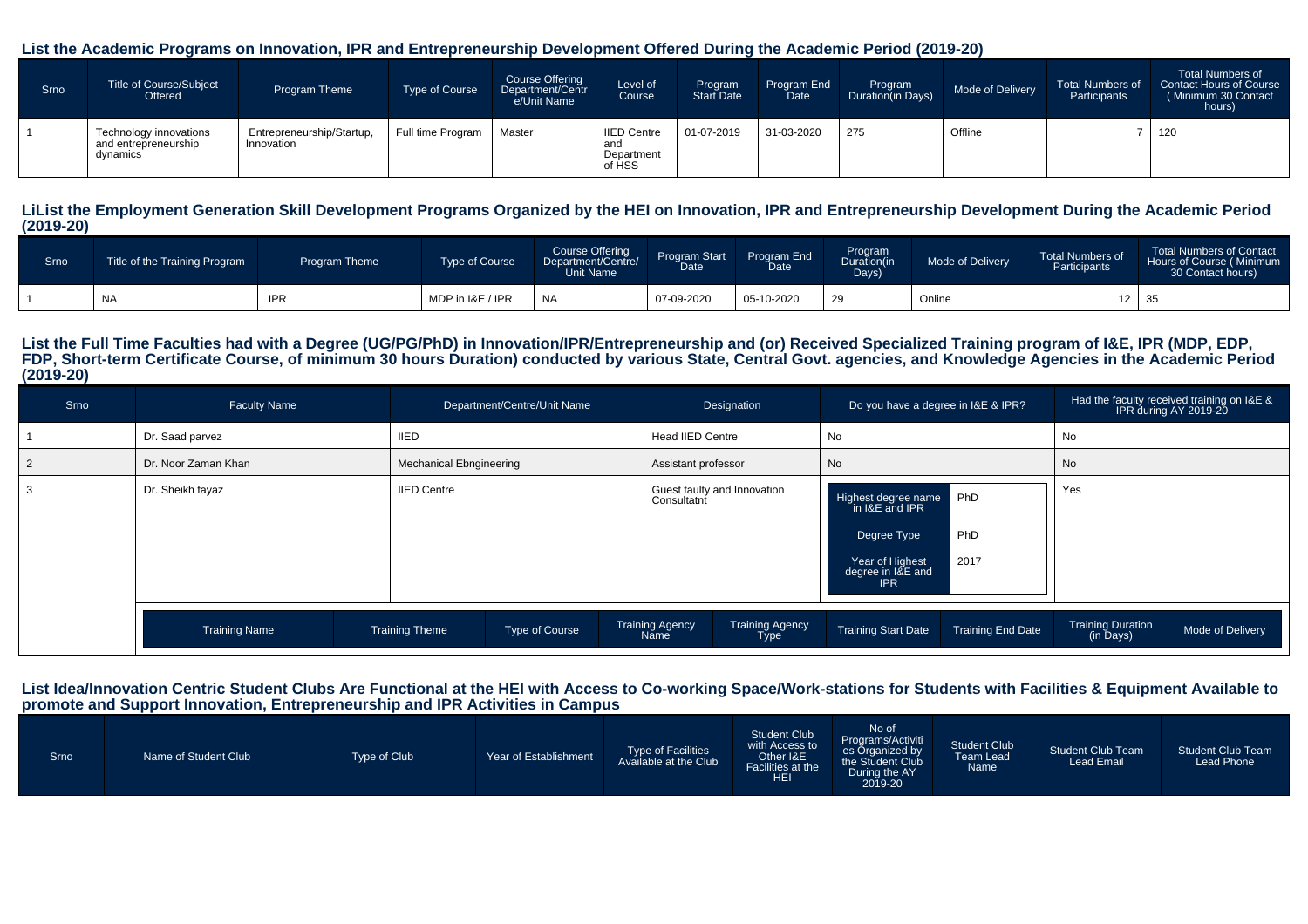|   | <b>EDP</b>      | Startup Club           | 2015 | Co-working Space,3D<br>Printing  | Pre-Incubation<br>Unit, Incubation<br>Unit, Innovation<br>Labs, Innovation<br>Park/Research<br>Park, Centre of<br>Excellence with<br>Advance<br>Tools, IPR<br>Cell/Technology<br>Transfer Centre | 2              | Shubham Kumar | shubhamkumarchaturv<br>edi755@gmail.com | 8874324700 |
|---|-----------------|------------------------|------|----------------------------------|--------------------------------------------------------------------------------------------------------------------------------------------------------------------------------------------------|----------------|---------------|-----------------------------------------|------------|
| 2 | Innovation Club | Innovation Club        | 2015 | Co-working Space, 3D<br>Printing | Pre-Incubation<br>Unit, Incubation<br>Unit, Innovation<br>Park/Research<br>Park, Centre of<br>Excellence with<br>Advance<br>Tools, IPR<br>Cell/Technology<br><b>Transfer Centre</b>              | 2              | Tajamul       | tajamul_31btech18@ni<br>tsri.net        | 9070071007 |
| 3 | <b>GRIDS</b>    | <b>Innovation Club</b> | 2016 | Co-working Space, 3D<br>Printing | Pre-Incubation<br>Unit, Incubation<br>Unit, Innovation<br>Labs, Centre of<br>Excellence with<br>Advance Tools                                                                                    | $\overline{2}$ | Saad Parvez   | saadparvez@nitsri.net                   | 9797757234 |

## **List the Pre-Incubation Facility (Tinkering Lab/Makers' Space/Design Centre/New Gen IEDC/IEDC/EDC/Innovation Centre/Startup Cell) (>= 600 Sq. Ft. Floor Area)**

| Srno | Name of Pre-<br>Incubation Centre       | Type of<br>Facility | Year of<br>Establishme<br>nt | Type of<br>Facilities<br>Available at<br>the Centre                                         | Pre-Incubation<br>with Access to<br>Other I&E<br>Facilities at the<br><b>HEI</b> | Name of the<br>Funding<br>Schemes<br>Available<br>with Pre-<br>Incubation<br>Unit, if any<br>(Optional) | <b>Facility Details</b>                                                                                                                                                          | <b>Total Nos of Dedicated</b><br>Executive/Management<br>team Strength Engaged at<br>the Facility | Had the Pre-Incubation<br>Unit Provided any<br>Funding Support for<br>Idea/Prototype/Innovati<br>on Development and<br>implementation during<br>the Financial Year<br>2019-20 |           | Had institute<br><b>Generated Income</b><br>either from Services<br>Offered by Pre-<br>Incubation<br>Centre/Facilities? | Had institute spent expenses either<br>from own resource/received fund<br>towards Establishment/Operation<br>of Pre-Incubation Centre/Facilities? |
|------|-----------------------------------------|---------------------|------------------------------|---------------------------------------------------------------------------------------------|----------------------------------------------------------------------------------|---------------------------------------------------------------------------------------------------------|----------------------------------------------------------------------------------------------------------------------------------------------------------------------------------|---------------------------------------------------------------------------------------------------|-------------------------------------------------------------------------------------------------------------------------------------------------------------------------------|-----------|-------------------------------------------------------------------------------------------------------------------------|---------------------------------------------------------------------------------------------------------------------------------------------------|
|      | Greenovator<br>Incubation<br>foundation | <b>IEDC</b>         | 2019                         | Co-working<br>Space, 3D<br>Printing &<br>Prototype<br>Equipment,<br>Work<br><b>Stations</b> | Incubation<br>Unit, Innovation<br>Labs, Student<br>Clubs                         | Incubation<br>Unit, Innovati<br>on<br>Labs, Studen<br>t Clubs                                           | Facility<br>Dr.<br>Saad<br>Incharge<br>Name<br>parvez<br>Saadp<br>Facility<br>arvez<br>Incharge<br>@nitsri<br>Email<br>.ac.in<br>979775<br>Facility<br>7234<br>Incharge<br>Phone |                                                                                                   | Yes                                                                                                                                                                           | <b>No</b> |                                                                                                                         | Yes                                                                                                                                               |
|      | Source of Grant / Fund                  |                     |                              |                                                                                             |                                                                                  | <b>Agency Name</b>                                                                                      |                                                                                                                                                                                  |                                                                                                   | Agency Type                                                                                                                                                                   |           | Total Grants / Funds Received by Pre-<br>Incubation & Incubation Centre / Facilities<br>exists in Campus (In Rupees)    |                                                                                                                                                   |
|      | Institute's Own Fund / Resource         |                     |                              |                                                                                             |                                                                                  | <b>NIT Srinagar</b>                                                                                     |                                                                                                                                                                                  |                                                                                                   | Govt. Agency (Central)                                                                                                                                                        |           | 200000                                                                                                                  |                                                                                                                                                   |

## **List the Centre of Excellence (CoE) Facilities with Advance Tools and Equipment at the HEI (>= 1000 Sq. Ft. Floor Area)**

| Srno | Name of CoE Facility | Year of<br>Establishment | CoE with Access<br>to Other I&E<br>Facilities at the<br>HEI | Name of the<br>Funding<br><b>Schemes</b><br>Available with<br>CoE, if any<br>(Optional) | <b>Facility Details</b> | Total Nos of<br>Dedicated<br>Executive/Manag<br>ement team<br>Strength<br>Engaged at the<br>Facility | Had the CoE Provided any<br><b>Funding Support for</b><br>Idea/Prototype/Innovation<br>Development and<br>implementation during the<br>Financial Year 2019-20? | Had institute Generated Income<br>either from Services Offered by CoE<br>Centre/Facilities? | Had institute spent expenses<br>either from own<br>resource/received fund towards<br>Establishment/Operation of<br>CoE Centre/Facilities? |
|------|----------------------|--------------------------|-------------------------------------------------------------|-----------------------------------------------------------------------------------------|-------------------------|------------------------------------------------------------------------------------------------------|----------------------------------------------------------------------------------------------------------------------------------------------------------------|---------------------------------------------------------------------------------------------|-------------------------------------------------------------------------------------------------------------------------------------------|
|------|----------------------|--------------------------|-------------------------------------------------------------|-----------------------------------------------------------------------------------------|-------------------------|------------------------------------------------------------------------------------------------------|----------------------------------------------------------------------------------------------------------------------------------------------------------------|---------------------------------------------------------------------------------------------|-------------------------------------------------------------------------------------------------------------------------------------------|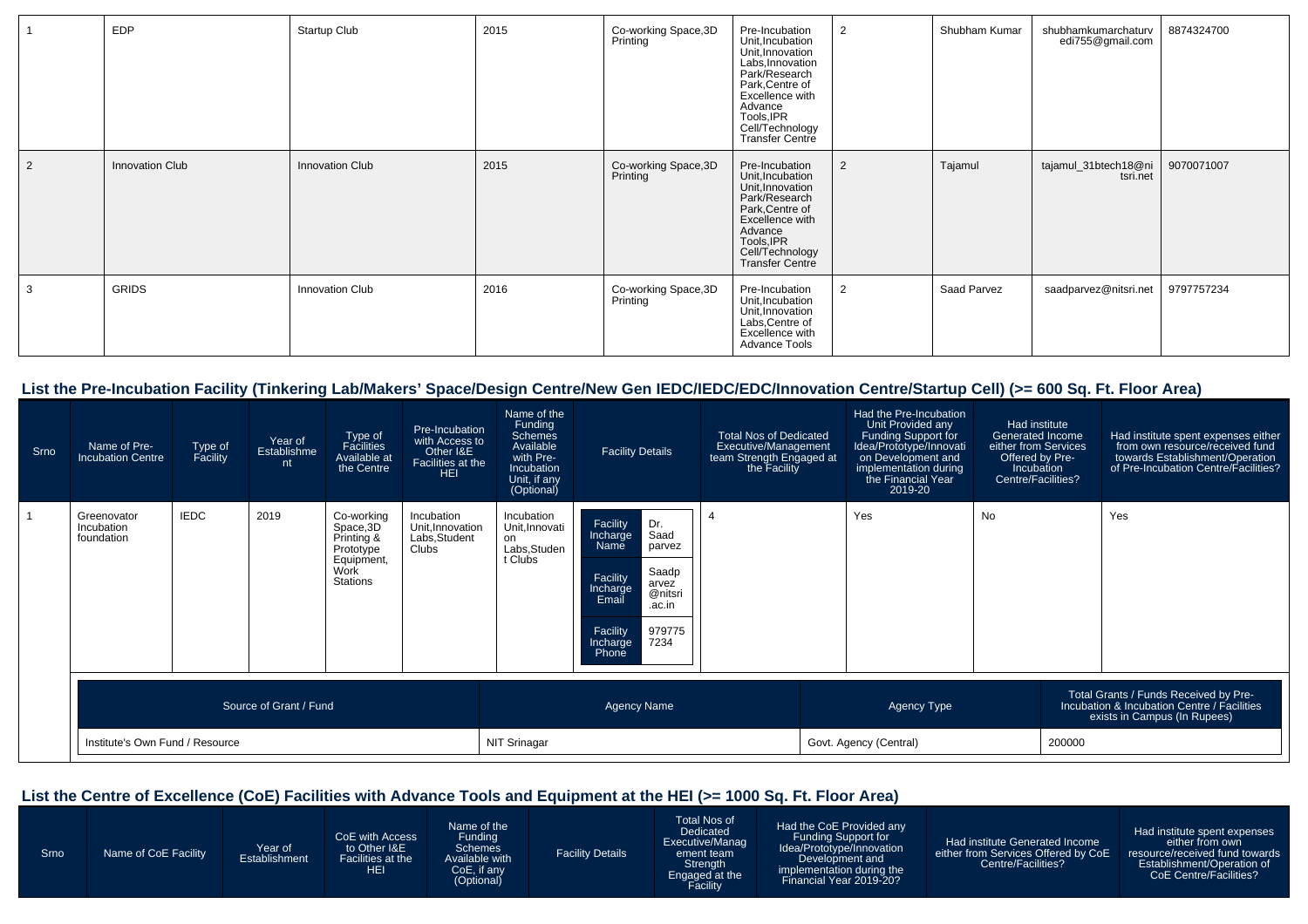## **List the Centre of Excellence (CoE) Facilities with Advance Tools and Equipment at the HEI (>= 1000 Sq. Ft. Floor Area)**

| <b>IIED</b> centre | 1998                   | Pre-<br>Incubation, Incuba<br>tion<br>Unit, Innovation<br>Labs, Student<br>Clubs | Institute | Facility<br>Incharge<br>Name<br>Facility<br>Incharge<br>Email<br>Facility<br>Incharge<br>Phone | Dr.<br>Saad<br>parvez<br>Saadp<br>arvez<br>@nitsri<br>.ac.in<br>97977<br>57234 | Yes | No          | Yes                                                                           |
|--------------------|------------------------|----------------------------------------------------------------------------------|-----------|------------------------------------------------------------------------------------------------|--------------------------------------------------------------------------------|-----|-------------|-------------------------------------------------------------------------------|
|                    | Source of Grant / Fund |                                                                                  |           |                                                                                                | Agency Name                                                                    |     | Agency Type | Total Grants / Funds Received by CoE<br>Facility exists in Campus (In Rupees) |

#### **List the Incubation Facilities at the HEI (>= 1500 Sq. Ft. Floor Area)**

| Srno | Name of Incubation<br>Facility | Year of<br>Establishment | Incubation with<br>Access to Other<br><b>I&amp;E Facilities at</b><br>the HEI | Name of the<br>Funding<br>Schemes<br>Available with<br>Incubation Unit, if<br>any (Optional) | <b>Facility Details</b>                                                                                                                       | <b>Total Nos of</b><br>Dedicated<br>Executive/Manag<br>ement team<br>Strength<br>Engaged at the<br>Facility | Had the Incubation Facility<br>Provided any Funding Support<br>for Idea/Prototype/Innovation<br>Development and<br>implementation during the<br>Financial Year 2019-20? | Had institute Generated Income<br>either from Services Offered by<br>Incubation Centre/Facilities? | Had institute spent expenses<br>either from own<br>resource/received fund towards<br>Establishment/Operation of<br>Incubation Centre/Facilities? |
|------|--------------------------------|--------------------------|-------------------------------------------------------------------------------|----------------------------------------------------------------------------------------------|-----------------------------------------------------------------------------------------------------------------------------------------------|-------------------------------------------------------------------------------------------------------------|-------------------------------------------------------------------------------------------------------------------------------------------------------------------------|----------------------------------------------------------------------------------------------------|--------------------------------------------------------------------------------------------------------------------------------------------------|
|      | <b>NA</b>                      | 2020                     | Pre-Incubation                                                                | <b>NA</b>                                                                                    | Facility<br>NA<br>Incharge<br>Name<br>Facility<br>test@n<br>itsri.net<br>Incharge<br>Email<br>Facility<br>90187<br>41760<br>Incharge<br>Phone |                                                                                                             | No                                                                                                                                                                      | No                                                                                                 | No                                                                                                                                               |

## **List the Innovation Park/Research Park Facilities at the HEI (>= 5000 Sq. Ft. Floor Area)**

| Srno | Name of Innovation<br>Park/Research Park<br>Facility | Year of<br>Establishment | Innovation Park /<br><b>Research Park</b><br>with Access to<br>Other I & E<br><b>Facilities at the</b><br><b>HEI</b> | Name of the<br>Funding<br>Schemes<br>Available with<br>Research/Innovat<br>ion Park, if any<br>(Optional) | <b>Facility Details</b>                                                                                                                              | <b>Total Nos of</b><br>Dedicated<br>Executive/Manag<br>ement team<br>Strength<br>Engaged at the<br>Facility | Had the Research<br><b>Park/Innovation Park Provided</b><br>any Funding Support for<br>Idea/Prototype/Innovation<br>Development and<br>implementation during the<br>Financial Year 2019-20? | Had institute Generated Income<br>either from Services Offered by<br><b>Research Park/Innovation Park?</b> | Had the Research<br><b>Park/Innovation Park Provided</b><br>any Funding Support for<br>Idea/Prototype/Innovation/Start<br>up/Venture Development and<br>implementation during the<br>Financial Year 2019-20? |
|------|------------------------------------------------------|--------------------------|----------------------------------------------------------------------------------------------------------------------|-----------------------------------------------------------------------------------------------------------|------------------------------------------------------------------------------------------------------------------------------------------------------|-------------------------------------------------------------------------------------------------------------|---------------------------------------------------------------------------------------------------------------------------------------------------------------------------------------------|------------------------------------------------------------------------------------------------------------|--------------------------------------------------------------------------------------------------------------------------------------------------------------------------------------------------------------|
|      | test@nitsri.net                                      | 2020                     | <b>Incubation Unit</b>                                                                                               | <b>NA</b>                                                                                                 | <b>NA</b><br>Facility<br>Incharge<br>Name<br>Facility<br>test@n<br>itsri.net<br>Incharge<br>Email<br>Facility<br>90187<br>41760<br>Incharge<br>Phone |                                                                                                             | No                                                                                                                                                                                          | No                                                                                                         | No                                                                                                                                                                                                           |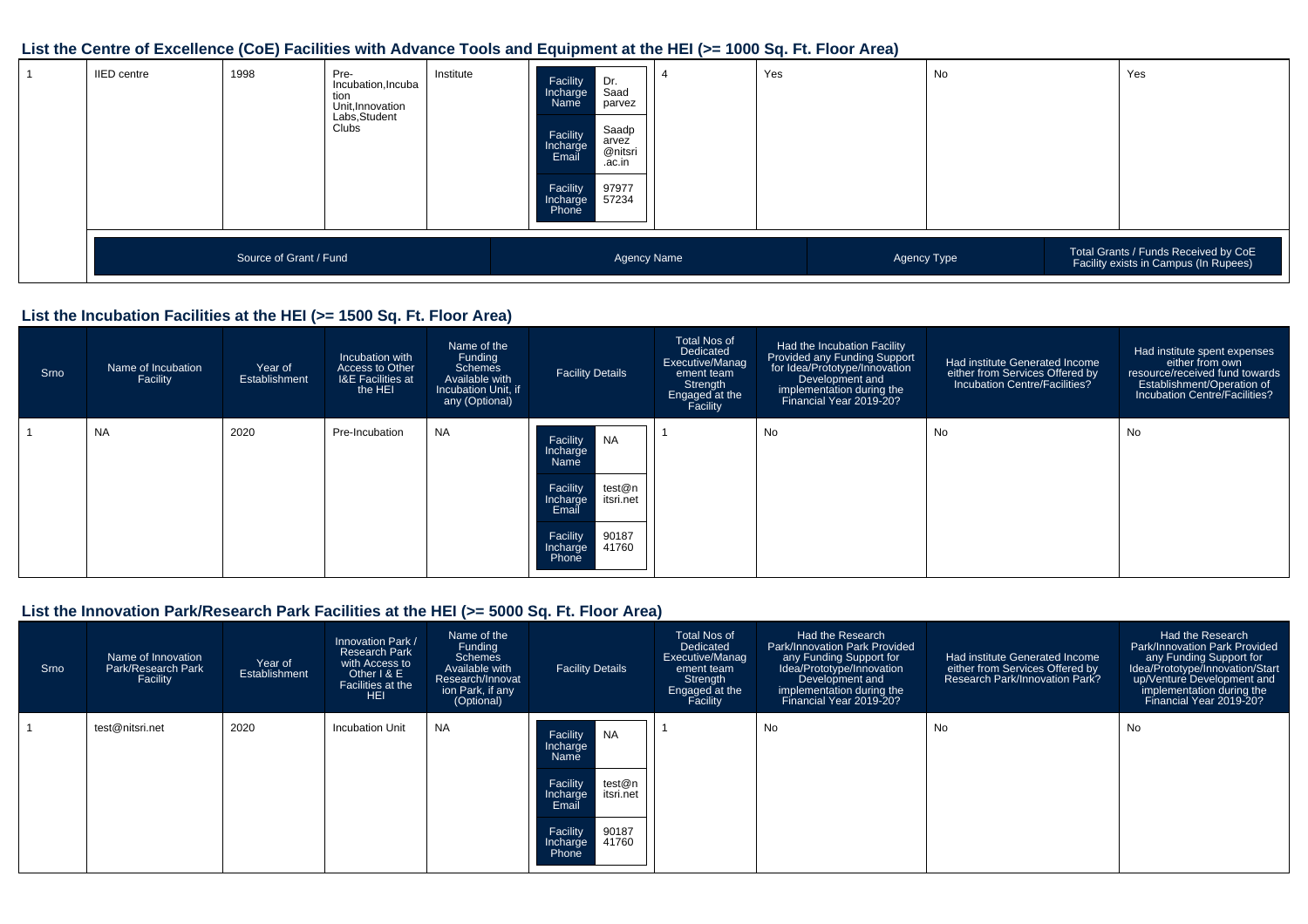#### **List the IPR Cell/Technology Transfer Centre Facilities at the HEI**

| Srno | Name of IPR<br>Cell/Technology<br><b>Transfer Centre Facility</b> | Year of<br>Establishment | <b>IPR</b><br>Cell/Technology<br><b>Transfer Centre</b><br>with Access to<br>Other I&E<br>Facilities at the<br><b>HEI</b> | Name of the<br>Funding<br>Schemes<br>Available with<br><b>IPR</b><br>Cell/Technology<br>Transfer Centre,<br>if any (Optional) | <b>Facility Details</b>                              | Total Nos of<br>Dedicated<br>Executive/Manag<br>ement team<br>Strength<br>Engaged at the<br>Facility | Had the IPR Cell/Technology<br>Transfer Centre Provided any<br>Funding Support for<br>Idea/Prototype/Innovation<br>Development and<br>implementation during the<br>Financial Year 2019-20? | Had institute Generated Income<br>either from Services Offered by IPR<br>Cell/Technology Transfer Centre? | Had the IPR Cell/Technology<br>Transfer Centre Provided any<br>Funding Support for<br>Idea/Prototype/Innovation/Start<br>up/Venture Development and<br>implementation during the<br>Financial Year 2019-20? |
|------|-------------------------------------------------------------------|--------------------------|---------------------------------------------------------------------------------------------------------------------------|-------------------------------------------------------------------------------------------------------------------------------|------------------------------------------------------|------------------------------------------------------------------------------------------------------|--------------------------------------------------------------------------------------------------------------------------------------------------------------------------------------------|-----------------------------------------------------------------------------------------------------------|-------------------------------------------------------------------------------------------------------------------------------------------------------------------------------------------------------------|
|      | test@nitsri.net                                                   | 2020                     | Incubation Unit                                                                                                           | <b>NA</b>                                                                                                                     | <b>NA</b><br>Facility<br>Incharge<br>Name            |                                                                                                      | No                                                                                                                                                                                         | No                                                                                                        | No                                                                                                                                                                                                          |
|      |                                                                   |                          |                                                                                                                           |                                                                                                                               | Facility<br>test@n<br>itsri.net<br>Incharge<br>Email |                                                                                                      |                                                                                                                                                                                            |                                                                                                           |                                                                                                                                                                                                             |
|      |                                                                   |                          |                                                                                                                           |                                                                                                                               | Facility<br>90187<br>41760<br>Incharge<br>Phone      |                                                                                                      |                                                                                                                                                                                            |                                                                                                           |                                                                                                                                                                                                             |

#### **Provide detail list of Faculties as Mentor to help Ideas/Innovations/Startups**

| Srno | Name of the Faculty                       | Designation of the Faculty | <b>Mentor Expert Area</b>                                                                                | Years of Experience in Mentorship (In<br>Years) |
|------|-------------------------------------------|----------------------------|----------------------------------------------------------------------------------------------------------|-------------------------------------------------|
|      | Dr. Saad parvez                           | Head IIED Centre           | Idea/Innovation Development, Entrepreneurship/Startup Development, IPR Protection &<br>Commercialization |                                                 |
|      | Name of Idea/Innovation/ Startup Mentored |                            | Mentoring Setup [Within (or) Outside] HEI                                                                | CIN (in case it is Startup)                     |
|      | Water Purifier and washing machine        |                            | Within                                                                                                   |                                                 |

## **Provide detail list of External Experts/Agencies engaged as Mentor to help Ideas/Innovations/Startups**

| Srno | Name of the External Expert/Agency as Mentor | Mentor Expert Area                   | Type of Mentorship      |
|------|----------------------------------------------|--------------------------------------|-------------------------|
|      | NA                                           | Entrepreneurship/Startup Development | Unstructured Mentorship |

#### **List all the Innovations Generated Developed, Completed and Implemented in Ground with Support of Pre-incubation & Incubation facilities at the HEI and RecognitionsReceived**

| Srno | Name of the<br><b>Innovation Generated</b><br>with the Support of<br><b>HEI</b> | Type of Innovation | Nature of<br>Innovation | Name of the<br><b>HEI Supported</b><br>Innovation<br>Development | Innovation<br>Developed<br>by | Stage of<br>Innovation<br>/Stage of<br>TRL it<br>started<br>receiving<br>the<br>Support<br>during the<br>FY 2019-<br>20 | Stage of<br>Innovation<br>/Stage of<br>TRL<br>reached<br>as on 31st<br>March<br>2020 | <b>Status Pre-</b><br>Incubation/Inc<br>ubation<br>Support to<br>Innovation as<br>on 31st March<br>2020 | Had the Innovation<br>Received any Recognition<br>at State, National,<br><b>International Level</b><br>Programs during the<br>financial period 2019-20 | Had the<br>Innovation<br>Converted into<br>Venture/Startu<br>p/SME Unit<br>during the<br>financial<br>period 2019-<br><b>20</b> | Had<br>Centre/institut<br>e provided any<br>Financial<br>support (either<br>own resource<br>or fund<br>received from<br>agencies) in<br>terms of Seed<br>Grant/Fund<br>Support to<br>Prototype /<br>Innovations<br>Development<br>during the<br>financial<br>period 2019- | Had the<br>Innovations<br>raised any<br>Seed<br>fund/Angel<br>Investment/VC<br>during the<br>period of<br>receiving pre-<br>incubation/inc<br>ubation<br>support at<br>your Pre-<br>incubation/inc<br>ubation or HEI<br>during the<br>financial<br>period 2019- | Had the Pre-<br>incubation/Inc<br>ubation<br>Centre/HEI<br>received any<br>income/revenu<br>e from<br>Idea/Prototype<br>/Innovations<br>for the pre-<br>incubation/inc<br>ubation<br>support and<br>the services<br>offered by<br>Pre-<br>incubation/inc<br>ubation or<br>institute during |
|------|---------------------------------------------------------------------------------|--------------------|-------------------------|------------------------------------------------------------------|-------------------------------|-------------------------------------------------------------------------------------------------------------------------|--------------------------------------------------------------------------------------|---------------------------------------------------------------------------------------------------------|--------------------------------------------------------------------------------------------------------------------------------------------------------|---------------------------------------------------------------------------------------------------------------------------------|---------------------------------------------------------------------------------------------------------------------------------------------------------------------------------------------------------------------------------------------------------------------------|-----------------------------------------------------------------------------------------------------------------------------------------------------------------------------------------------------------------------------------------------------------------|--------------------------------------------------------------------------------------------------------------------------------------------------------------------------------------------------------------------------------------------------------------------------------------------|
|      |                                                                                 |                    |                         |                                                                  |                               |                                                                                                                         |                                                                                      |                                                                                                         |                                                                                                                                                        |                                                                                                                                 | 20                                                                                                                                                                                                                                                                        | 20                                                                                                                                                                                                                                                              | the financial<br>period 2019                                                                                                                                                                                                                                                               |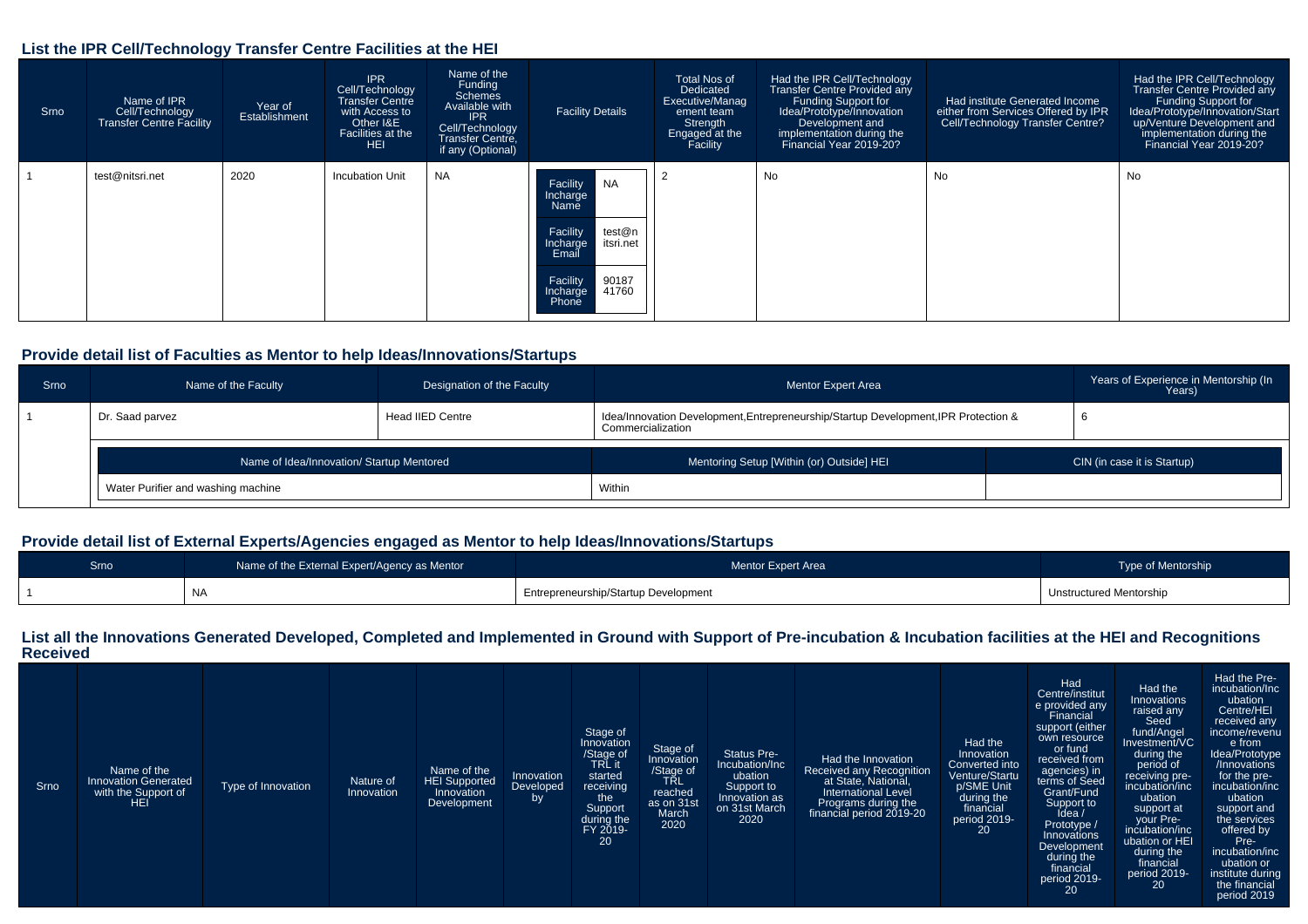| Water purifier and<br>Washing Machine | Product Innovation | Technological |         | Student | TRL 9:<br>Full<br>commerci<br>al<br>application<br>technolog<br>y available<br>for<br>consumer<br>S. | TRL9:<br>Full<br>commerci<br>al<br>application<br>technolog<br>y available<br>for<br>consumer<br>S. | Innovation<br>Development<br>Ongoing | Agency<br>Name<br>Agency<br>Type<br>Award /<br>Position /<br>Recognitio<br>n Secured | Smart<br>India<br>hackatho<br>Govt.<br>Agency<br>(Central)<br>3rd | No                                           | 25<br>00<br>$\overline{0}$<br>Gra<br>nt<br>Amo<br>unt<br>in.<br>Rs | No                    | No |
|---------------------------------------|--------------------|---------------|---------|---------|------------------------------------------------------------------------------------------------------|-----------------------------------------------------------------------------------------------------|--------------------------------------|--------------------------------------------------------------------------------------|-------------------------------------------------------------------|----------------------------------------------|--------------------------------------------------------------------|-----------------------|----|
| Shubham Kumar                         | Name               |               | Student | Type    |                                                                                                      | Male                                                                                                | Gender                               |                                                                                      |                                                                   | Email<br>shubhamkumarchaturvedi755@gmail.com |                                                                    | Contact<br>8874324700 |    |

## **List all the Ventures/Startups/SME Units Established with Support of Pre-incubation & Incubation facilities at the HEI**

| Srno | Name of the<br>Venture/Startup/SME<br>Unit Established with<br>the Support of HEI | Type of Innovation of<br>Venture/Startup/SME<br>Unit | Nature of<br>Innovation | Name of the<br>Pre-<br>Incubation/In<br>cubation Unit<br>of HEI<br>Supported<br>Innovation<br>Development | Venture<br>Founded<br>by | Venture Registerd as                                                                                         | Year of<br>Registrati<br><b>on</b> | What is the current<br>status of Pre-<br>Incubation/Incubation<br>Support to Venture/<br>Startup/ SME Unit as on<br>31st March 2020? | Had the<br>Venture<br>Received any<br>Recognition<br>at State,<br>National.<br>International<br>Level<br>Programs<br>during the<br>financial<br>period 2019-<br>20? | Had<br>Centre/institu<br>te provided<br>any Financial<br>support<br>(either own<br>resource or<br>fund received<br>from<br>agencies) in<br>terms of<br>Seed<br>Grant/Fund<br>Support to<br>Venture<br>establishmen<br>t during the<br>financial<br>period 2019-<br>20 | Had the<br>venture/startu<br>p raised any<br>Seed<br>fund/Angel<br>Investment/V<br>C during the<br>period of<br>receiving pre-<br>incubation/inc<br>ubation<br>support at<br>your Pre-<br>incubation/inc<br>ubation or<br>HEI during<br>the financial<br>period 2019-<br>20 | Had the Pre-<br>incubation/In<br>cubation<br>Centre/HEI<br>received any<br>income/reven<br>ue from<br>venture/startu<br>p for the pre-<br>incubation/inc<br>ubation<br>support and<br>the services<br>offered by<br>Pre-<br>incubation/inc<br>ubation or<br>institute<br>during the<br>financial<br>period 2019-<br>20 | Has the<br>Start-up<br>Grown to a<br>stage of<br>Employment<br>Generation to<br>10 Numbers<br>or an annual<br>Turnover to<br>Rs. 50 Lakhs<br>during the<br>financial year<br>2019-20 |
|------|-----------------------------------------------------------------------------------|------------------------------------------------------|-------------------------|-----------------------------------------------------------------------------------------------------------|--------------------------|--------------------------------------------------------------------------------------------------------------|------------------------------------|--------------------------------------------------------------------------------------------------------------------------------------|---------------------------------------------------------------------------------------------------------------------------------------------------------------------|-----------------------------------------------------------------------------------------------------------------------------------------------------------------------------------------------------------------------------------------------------------------------|-----------------------------------------------------------------------------------------------------------------------------------------------------------------------------------------------------------------------------------------------------------------------------|------------------------------------------------------------------------------------------------------------------------------------------------------------------------------------------------------------------------------------------------------------------------------------------------------------------------|--------------------------------------------------------------------------------------------------------------------------------------------------------------------------------------|
|      | <b>NA</b>                                                                         | Process Innovation                                   | Technologica            | 6108                                                                                                      | Student                  | 123134<br>Venture<br>with<br><b>MSME</b><br>Registrati<br>on No<br>23434<br>Venture<br>with GST<br><b>No</b> | 2019-20                            | Graduated from the<br>Incubation unit                                                                                                | No                                                                                                                                                                  | No                                                                                                                                                                                                                                                                    | <b>No</b>                                                                                                                                                                                                                                                                   | No                                                                                                                                                                                                                                                                                                                     | No                                                                                                                                                                                   |
|      |                                                                                   | Name                                                 |                         | DIN number                                                                                                |                          | Type                                                                                                         |                                    | Gender                                                                                                                               |                                                                                                                                                                     |                                                                                                                                                                                                                                                                       | Email                                                                                                                                                                                                                                                                       | Contact                                                                                                                                                                                                                                                                                                                |                                                                                                                                                                                      |
|      | jjdfdj                                                                            |                                                      | jdfdh                   |                                                                                                           |                          | Student                                                                                                      | Male                               |                                                                                                                                      |                                                                                                                                                                     | test@nitsri.net                                                                                                                                                                                                                                                       |                                                                                                                                                                                                                                                                             | 9018741760                                                                                                                                                                                                                                                                                                             |                                                                                                                                                                                      |
|      | hfdh                                                                              |                                                      | udfhud                  |                                                                                                           |                          | Student                                                                                                      | Male                               |                                                                                                                                      |                                                                                                                                                                     | test@nitsri.net                                                                                                                                                                                                                                                       |                                                                                                                                                                                                                                                                             | 9018741760                                                                                                                                                                                                                                                                                                             |                                                                                                                                                                                      |

**List all the Collaborations with External Agencies and Co-Creation of I&E Activities by the HEI**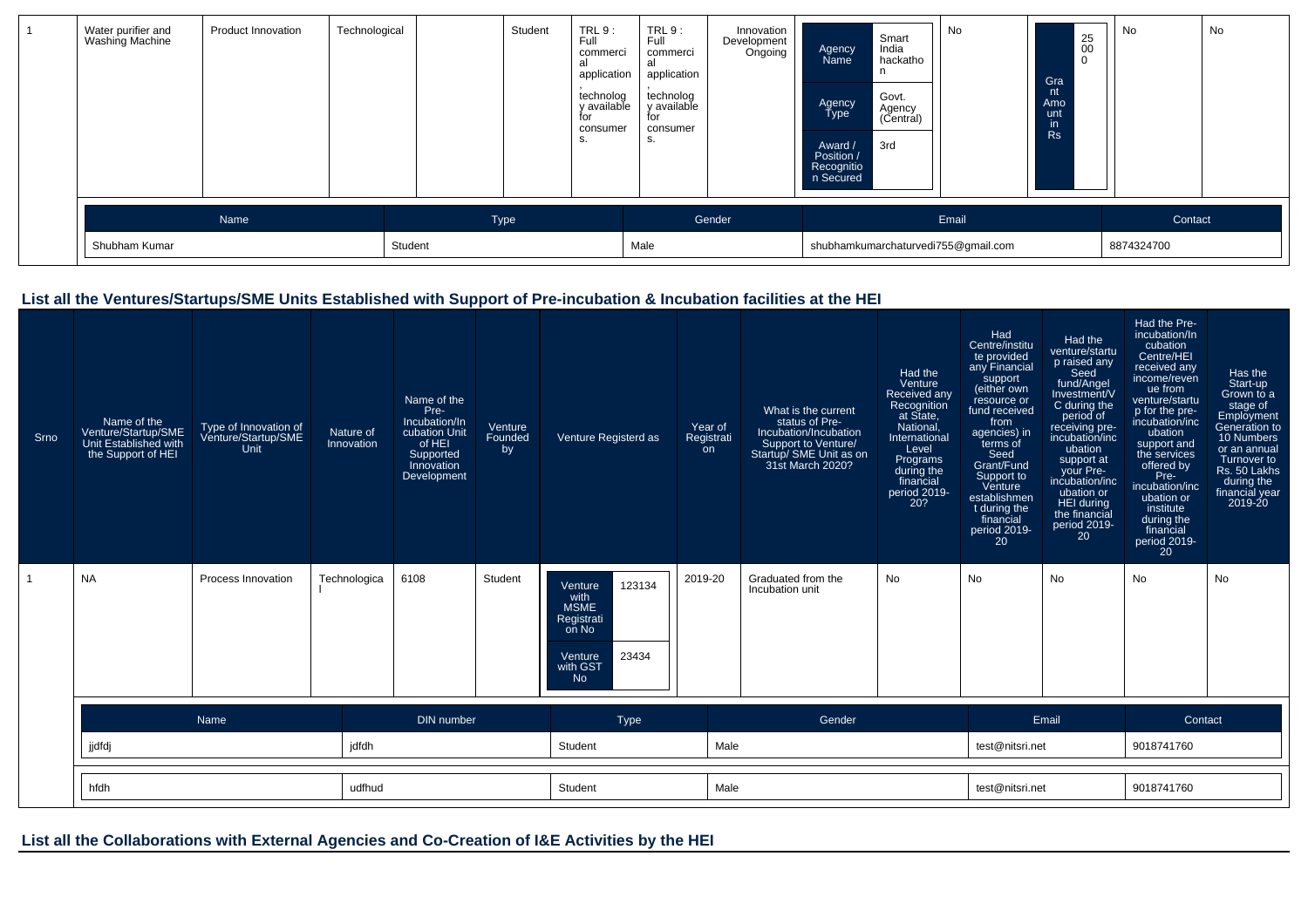| Srno | <b>Collaborated Agency Name</b> | <b>Collaborated Agency Type</b> | Purpose of Collaboration                                                                      | Type of Support Offered | No. of Student<br>Projects/Ideas/<br>Innovation / Startups<br>from the HEI get<br>benefitted through<br>this partnership | Date of MOU /<br><b>Agreement Signed</b><br>on |
|------|---------------------------------|---------------------------------|-----------------------------------------------------------------------------------------------|-------------------------|--------------------------------------------------------------------------------------------------------------------------|------------------------------------------------|
|      | test@nitsri.net                 | Govt. Agency (Central)          | Providing (or) Receiving Incubation/Pre-Incubation Support<br>Services to Innovators/Startups | Incubation              |                                                                                                                          | 01-12-2020                                     |

## **List the IPs Filed/Published/Granted (Copyright & Designs Only) by the HEI as an Applicant / Co-applicant / Co-owner**

| Srno | Title/Name of IP(Copyright &<br>Designs Only) | Type of IP(Copyright & Designs<br>Only) | IP(Copyright & Designs Only) Registration Number of<br>Copyright/Design | <b>Application Level</b> | Date of<br>Copyright /<br>Design IP Filed/<br>Published<br>(Year, Month) | Copy of receipt /<br>application<br>screenshot<br>[PDF or Image | Current Status of<br>IP(Copyright &<br>Designs Only) as on<br>31st March 2020 | Has this IP(Copyright<br>& Designs Only) been<br>Commercialized/Tran<br>sferred to<br>Industry/Startup/Socie |
|------|-----------------------------------------------|-----------------------------------------|-------------------------------------------------------------------------|--------------------------|--------------------------------------------------------------------------|-----------------------------------------------------------------|-------------------------------------------------------------------------------|--------------------------------------------------------------------------------------------------------------|
|      | <b>NA</b>                                     | <b>IPRFiledPublished</b>                | <b>NA</b>                                                               | National                 | 2019 - 07                                                                | Uploaded                                                        | Filed                                                                         | No                                                                                                           |
|      |                                               |                                         | Department/Centre Name                                                  |                          |                                                                          |                                                                 |                                                                               |                                                                                                              |
|      | <b>NA</b>                                     |                                         |                                                                         |                          |                                                                          |                                                                 |                                                                               |                                                                                                              |

## **List the IP (Patents only) Filed by the HEI as Applicant / Co-applicant / Co-owner**

| Srno | <b>Title/Name of Patent</b> | <b>IP Registration Number</b> | Date of Filed/Published (Year, Month) | <b>Application Level</b> | Copy of receipt / application<br>screenshot [PDF or Image] |
|------|-----------------------------|-------------------------------|---------------------------------------|--------------------------|------------------------------------------------------------|
|      | <b>NA</b>                   | N                             | National                              | 2019 - 05                | Uploaded                                                   |

#### **List the IPs hold by the Innovation teams/Startups Incubated at the Pre-incubation/incubation Unit of the HEI**

| Srno | Title/Name of IP      | Type of IP               |                                                  | <b>IP Registration Number</b> |  | Current Status of IP as on 31st<br>March 2020 | Copy of IP screenshot |  |
|------|-----------------------|--------------------------|--------------------------------------------------|-------------------------------|--|-----------------------------------------------|-----------------------|--|
|      | <b>NA</b>             | PatentsHoldByInnovations |                                                  | 3r43                          |  | Filed                                         | Uploaded              |  |
|      | <b>Applicant Name</b> |                          | <b>Applicant Type</b><br>Start-up/Innovator Name |                               |  |                                               |                       |  |
|      | N <sub>A</sub>        | Incubatee Startup        |                                                  | <b>NA</b>                     |  |                                               |                       |  |

## **List the IP Commercialized/Transferred Published & Granted to HEI as Co-applicant/Co-owner**

| Srno | Name of Technology<br>Licenced / Transferred /<br>Commercialized | Technology<br><b>Type</b> | Type of<br>Fransfer | Patent / Licence Number | Patent / Licence Holder | Centre /<br>Department of<br>Origin of Licence | Licence Transferred to | Had institute spent expenses<br>either from own<br>resource/received fund to<br>organise the<br>program/activity/event? | Total Annual<br>Income Received<br>from Technology<br>Transfer/Licensing<br>(In Rupees) |
|------|------------------------------------------------------------------|---------------------------|---------------------|-------------------------|-------------------------|------------------------------------------------|------------------------|-------------------------------------------------------------------------------------------------------------------------|-----------------------------------------------------------------------------------------|
|------|------------------------------------------------------------------|---------------------------|---------------------|-------------------------|-------------------------|------------------------------------------------|------------------------|-------------------------------------------------------------------------------------------------------------------------|-----------------------------------------------------------------------------------------|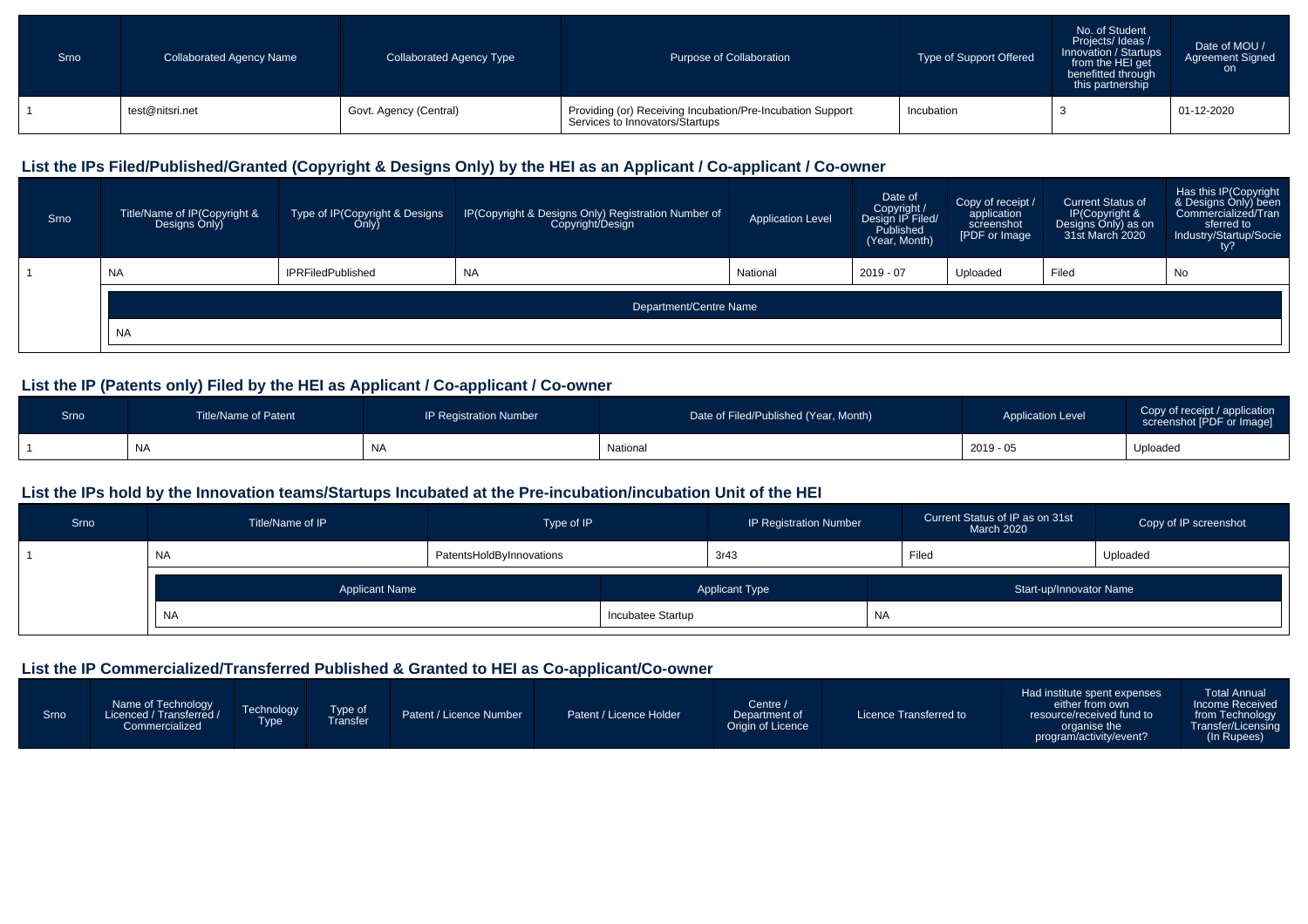## **List the IP Commercialized/Transferred Published & Granted to HEI as Co-applicant/Co-owner**

| <b>NA</b> | IP/Patente<br>Technology | One-time<br>transfer/Licen<br>sing | <b>NA</b> | Patent/Licence NA<br>Holder name<br>(Institute Co-<br>ownership is<br>Must)<br>Contact<br>number of<br>license holder | 123                 | <b>NA</b> | Licence<br>Transferred to<br>Name of<br>Industry/Start-<br>up/Agency<br>Received<br>License/Techn<br>ology | Industry<br>NA      | No | $- - -$ |
|-----------|--------------------------|------------------------------------|-----------|-----------------------------------------------------------------------------------------------------------------------|---------------------|-----------|------------------------------------------------------------------------------------------------------------|---------------------|----|---------|
|           |                          |                                    |           | Email of<br>Licence holder                                                                                            | test@nitsri.n<br>et |           | Address of<br>Agency                                                                                       | <b>NA</b>           |    |         |
|           |                          |                                    |           | Gender                                                                                                                | Male                |           | Contact<br>Number of<br>Agency                                                                             | 9018741760          |    |         |
|           |                          |                                    |           |                                                                                                                       |                     |           | Email of<br>Agency                                                                                         | test@nitsri.n<br>et |    |         |